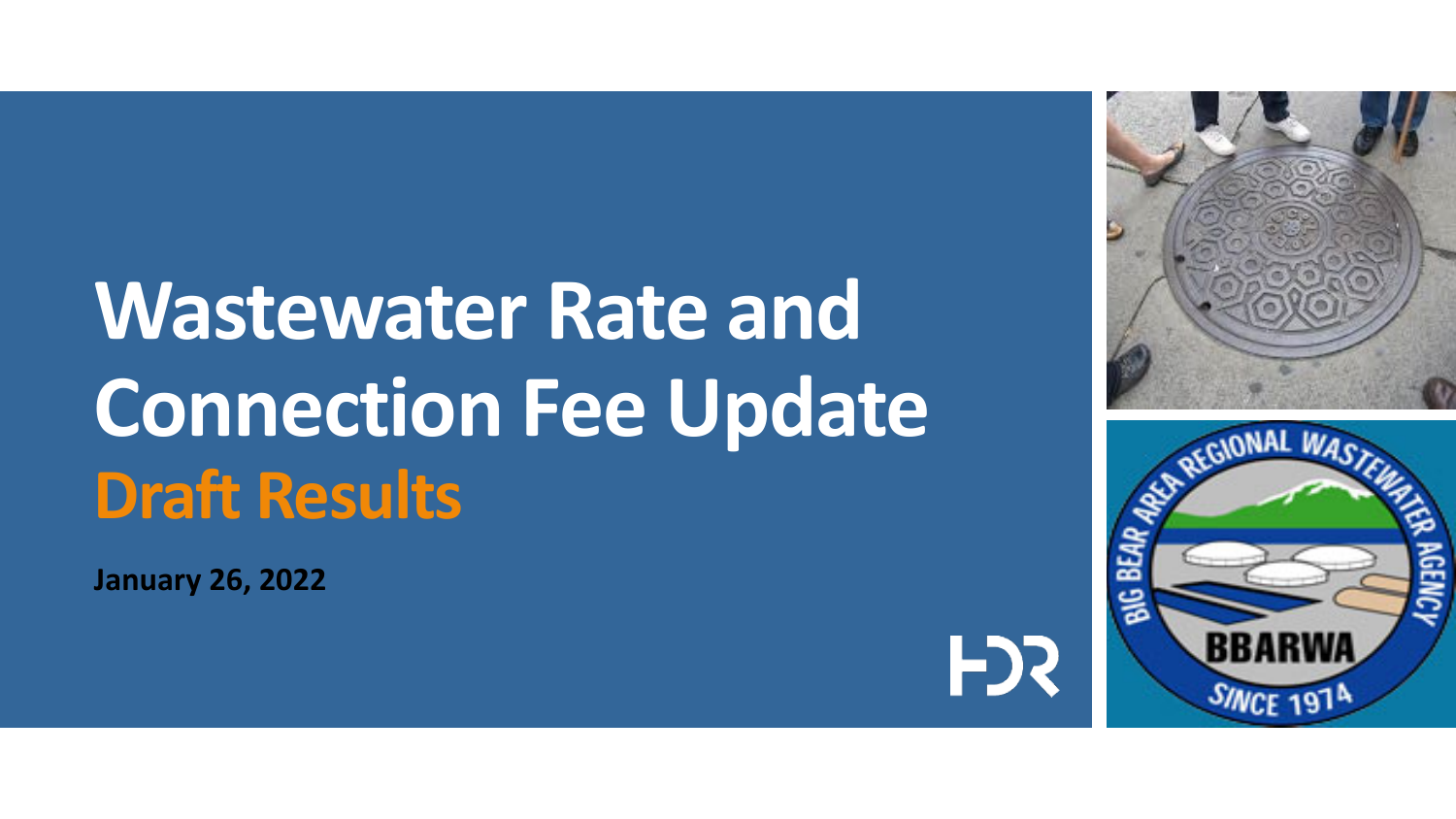### **Overview of the Presentation**

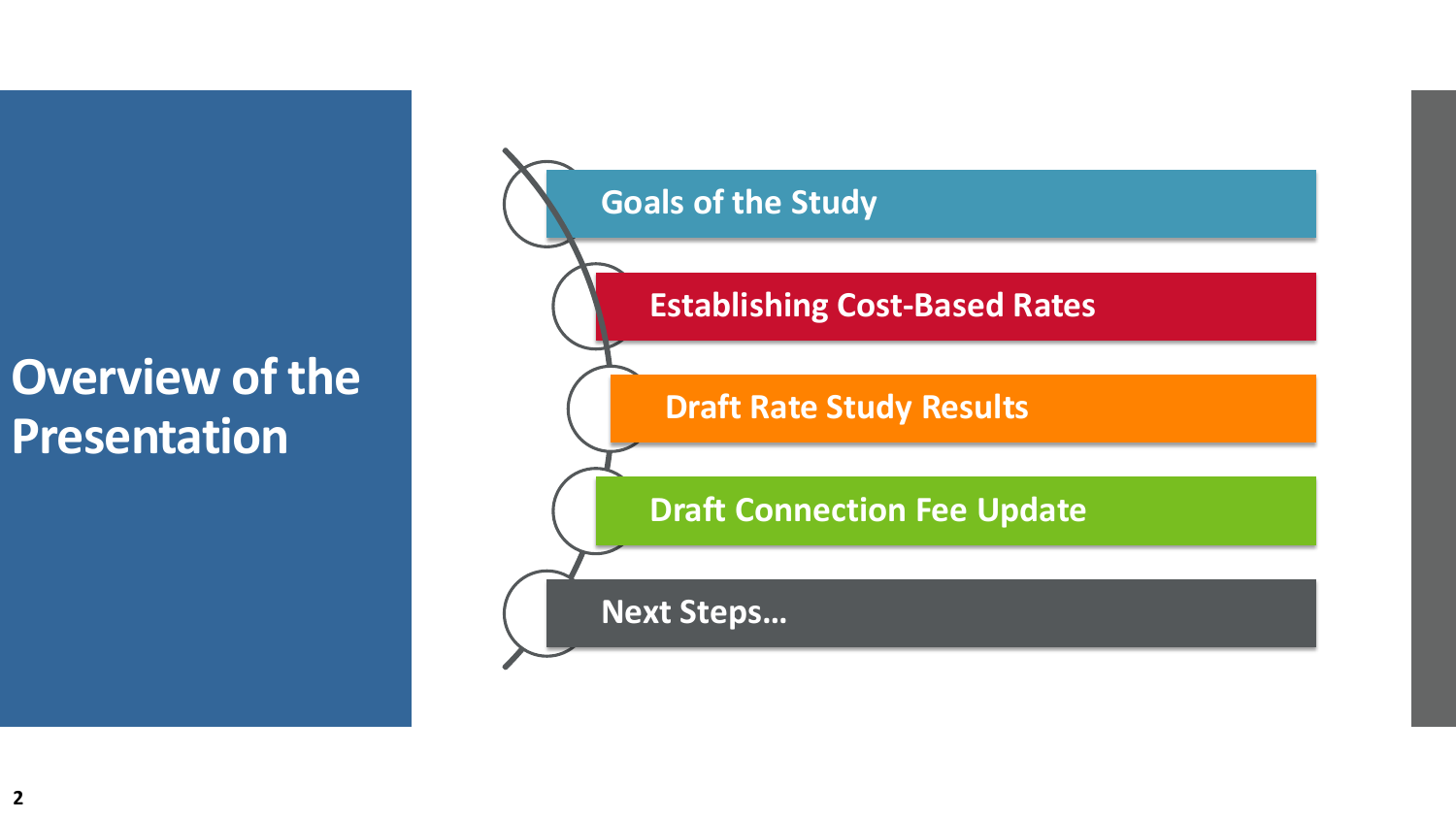**Goals of the Wastewater Rate Study**

 Provide sufficient revenue to operate and maintain the Agency's infrastructure

- Reflect prudent financial planning criteria
	- Maintain target debt service coverage (DSC) ratio
	- Prudent level of rate funding for capital projects
	- Meet target reserve balances
- Develop the study using generally accepted methodologies tailored to the Agency's system and customer characteristics
- Develop equitable, cost-based, and legally defendable rates

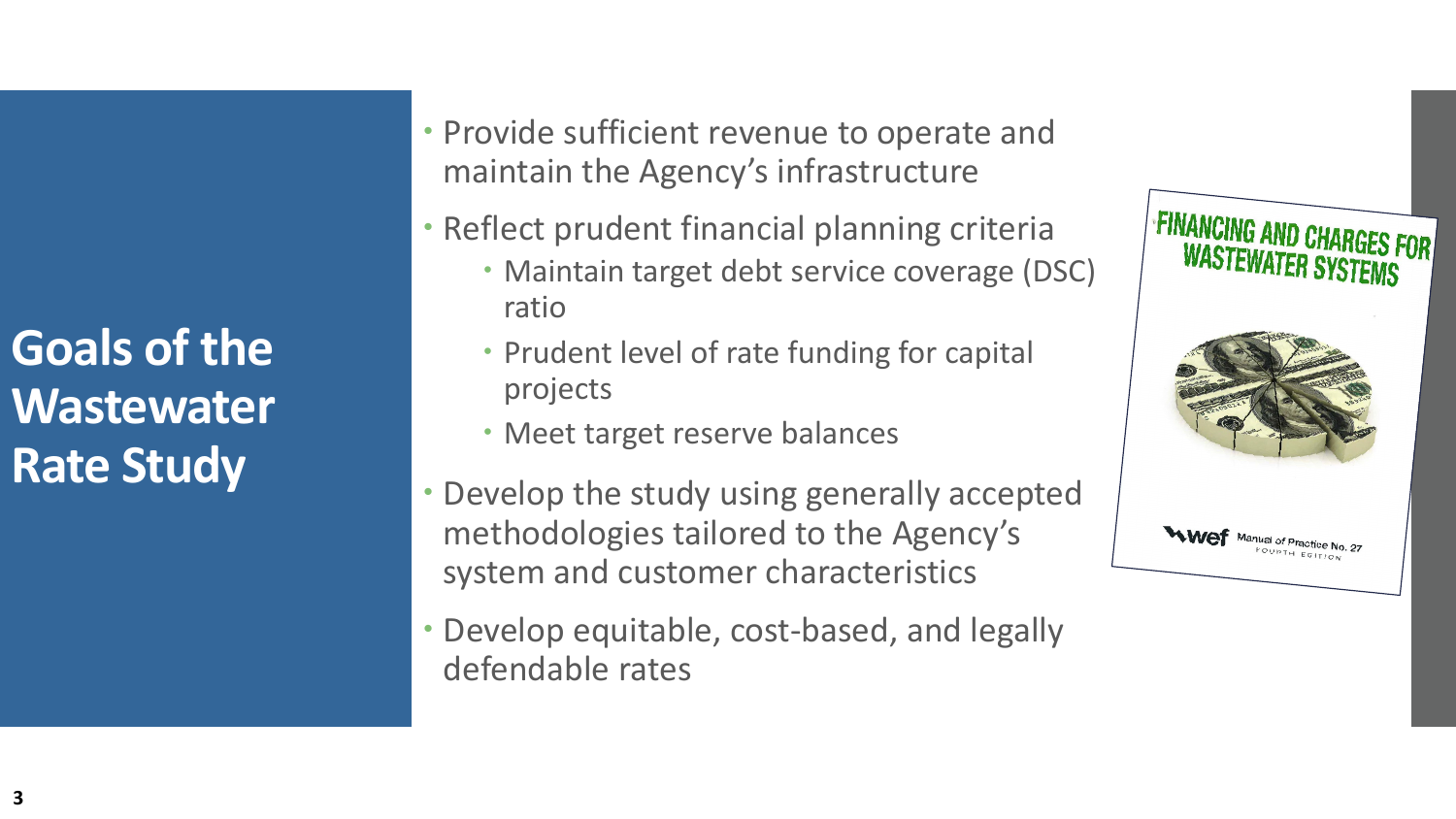**Establishing Cost-Based Wastewater Rates**

## **Revenue Requirement** *Compares the revenue of the utility to the expenses to evaluate the level of overall rates* **Cost of Service** *Equitably allocates and distributes the revenue requirement between the various customer classes of service* **Rate Design**

*Design rates for each class of service to meet the revenue needs of the wastewater utility, along with any other rate design goals and objectives*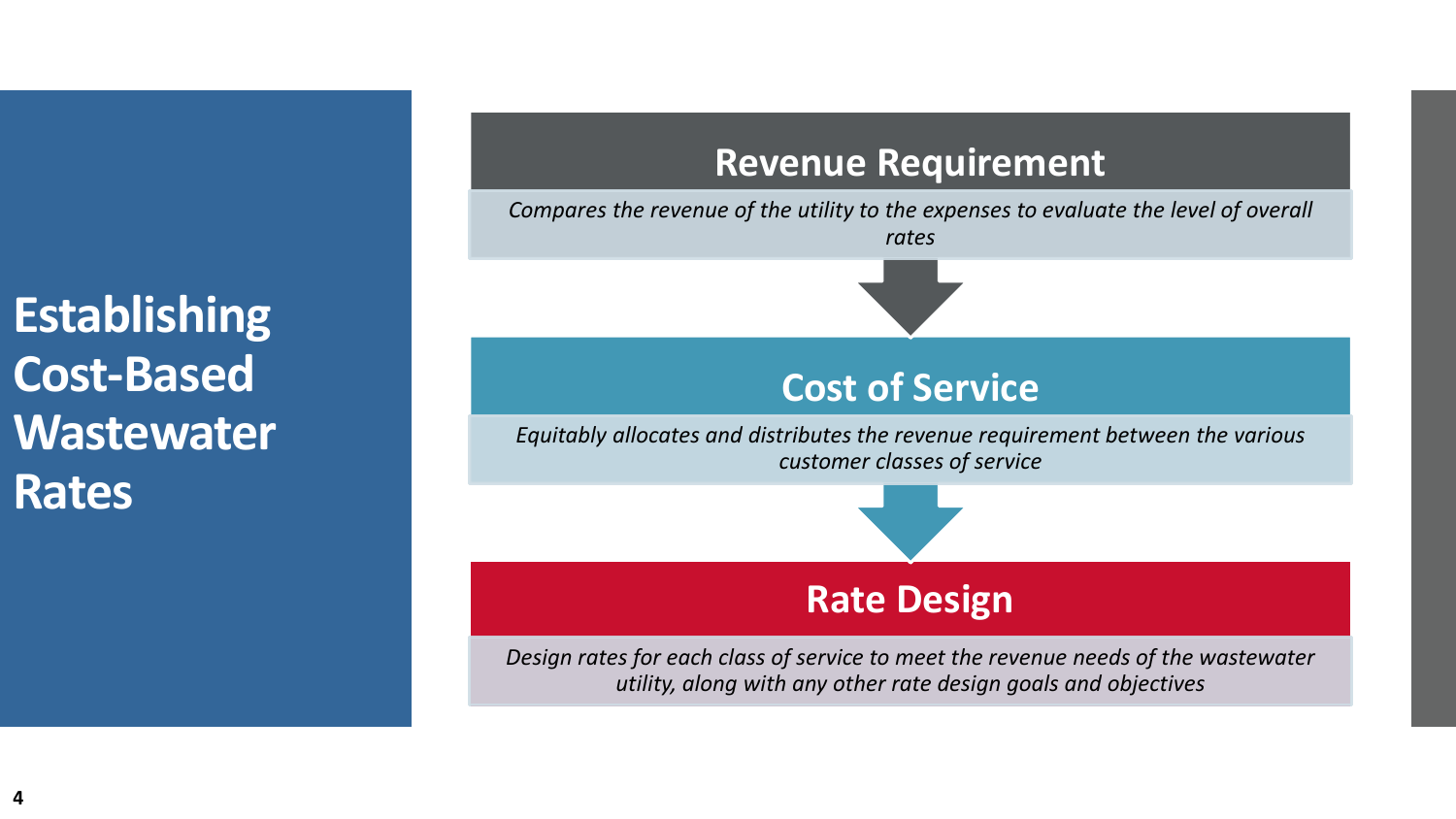# **Revenue Requirement**

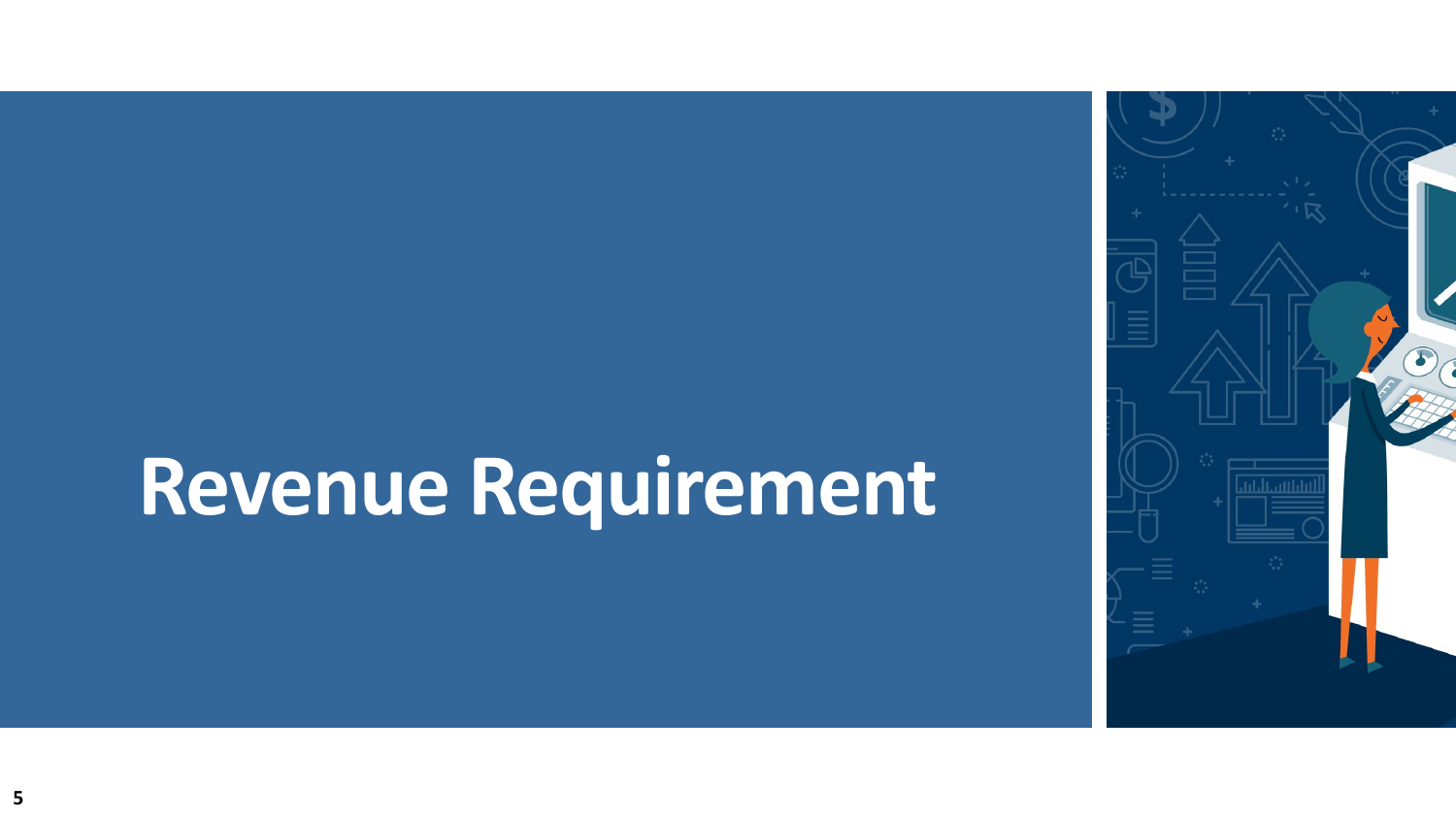## **Overview of the Revenue Requirement Analysis**

| Compares utility<br>revenues to expenses        | • Determines the level of rate revenue adjustments<br>necessary                                          |
|-------------------------------------------------|----------------------------------------------------------------------------------------------------------|
| Uses prudent financial<br>planning criteria     | • Maintaining sufficient ending reserve balances<br>• Attaining target debt service coverage (DSC) ratio |
| Reviews a specific<br>time period               | • Generally, a multi-year period (e.g., 5-10 years)                                                      |
| Utility is analyzed on a<br>"stand-alone basis" | • Rates need to support operations and capital                                                           |
| Utilizes the "cash"<br>basis" methodology       | • Generally accepted method for municipal utilities                                                      |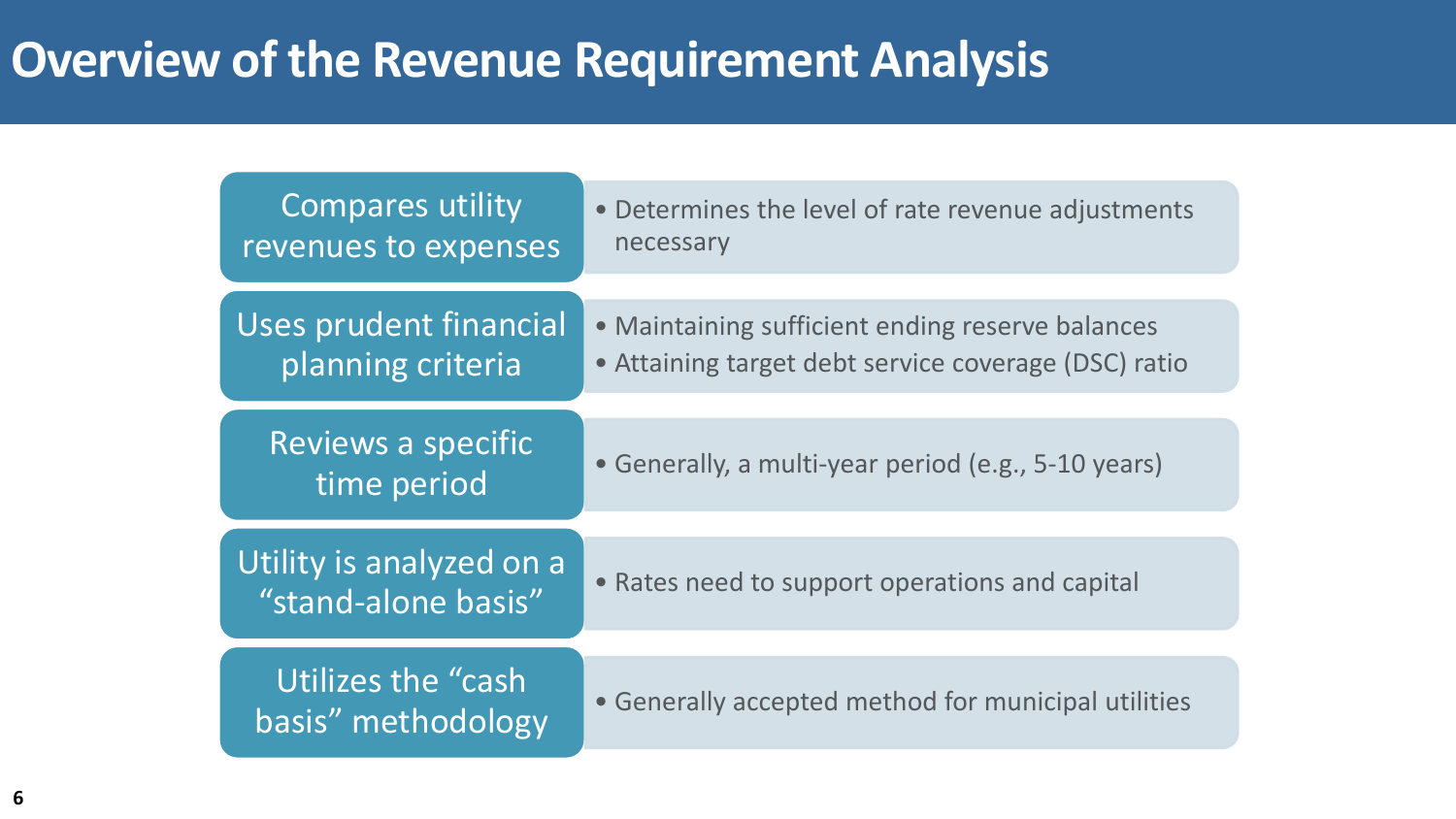**Revenue Requirement - Key Assumptions**  Revenues based on recent customer characteristics and current rates

- Assumed minimal customer growth
	- 45 EDUs per year
- O&M based on the FY 2022 budget
- Annual O&M increase based on assumed escalation factors
	- Averages approximately 4.0%, annually
- Base Case Capital improvements based on current capital plan
	- Rate funding and available reserves fund capital needs
	- No assumed long-term debt issuances during 5-year period for BBARWA
- Developed two alternatives
	- Base Case: 5-year plan
	- Base Case plus Replenish Big Bear (RBB): 3-year plan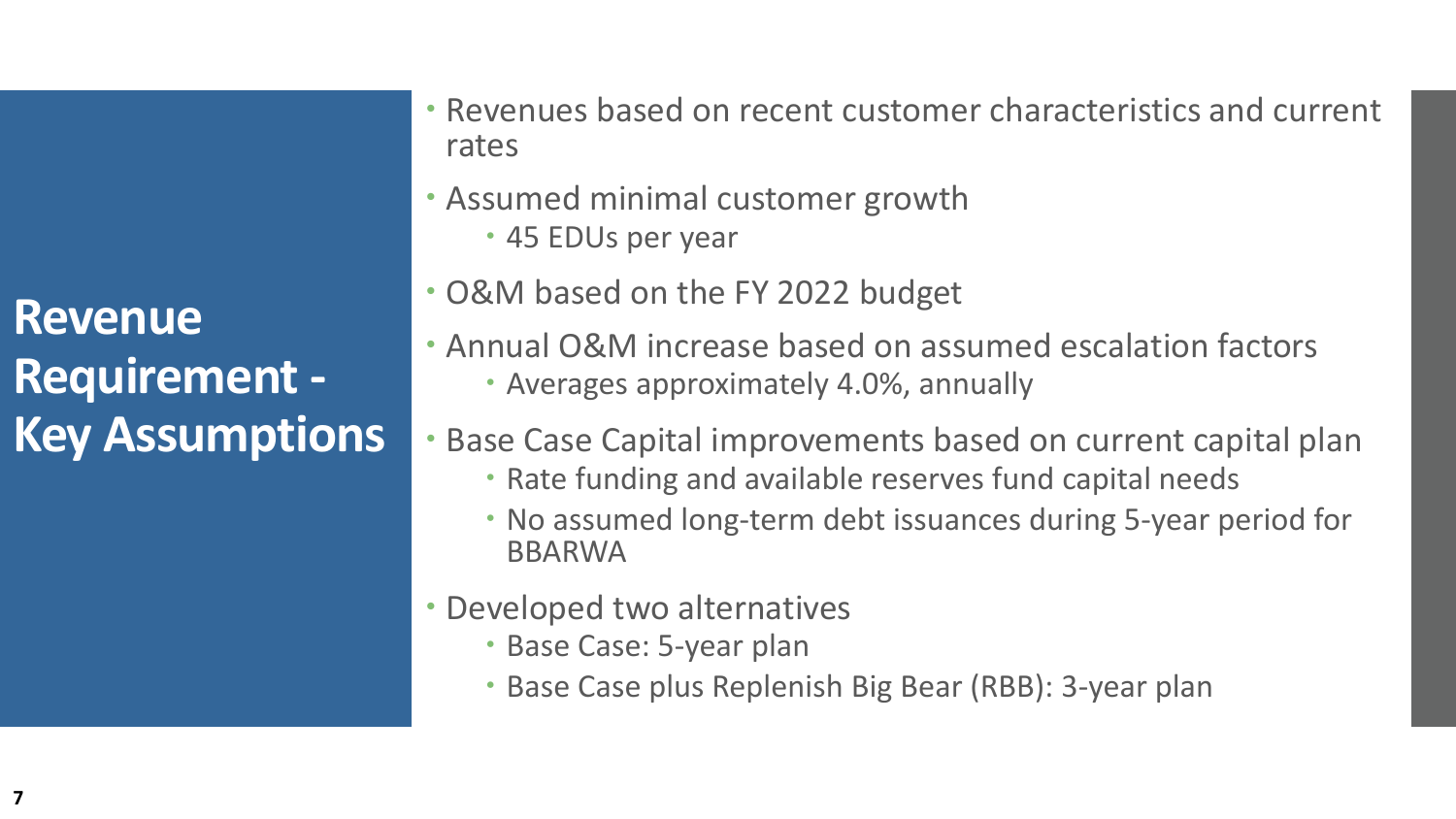## **Summary of the Capital Funding Analysis**



**\*Other funding sources include connection fees and capital reserves\* \*Capital excludes RBB capital\***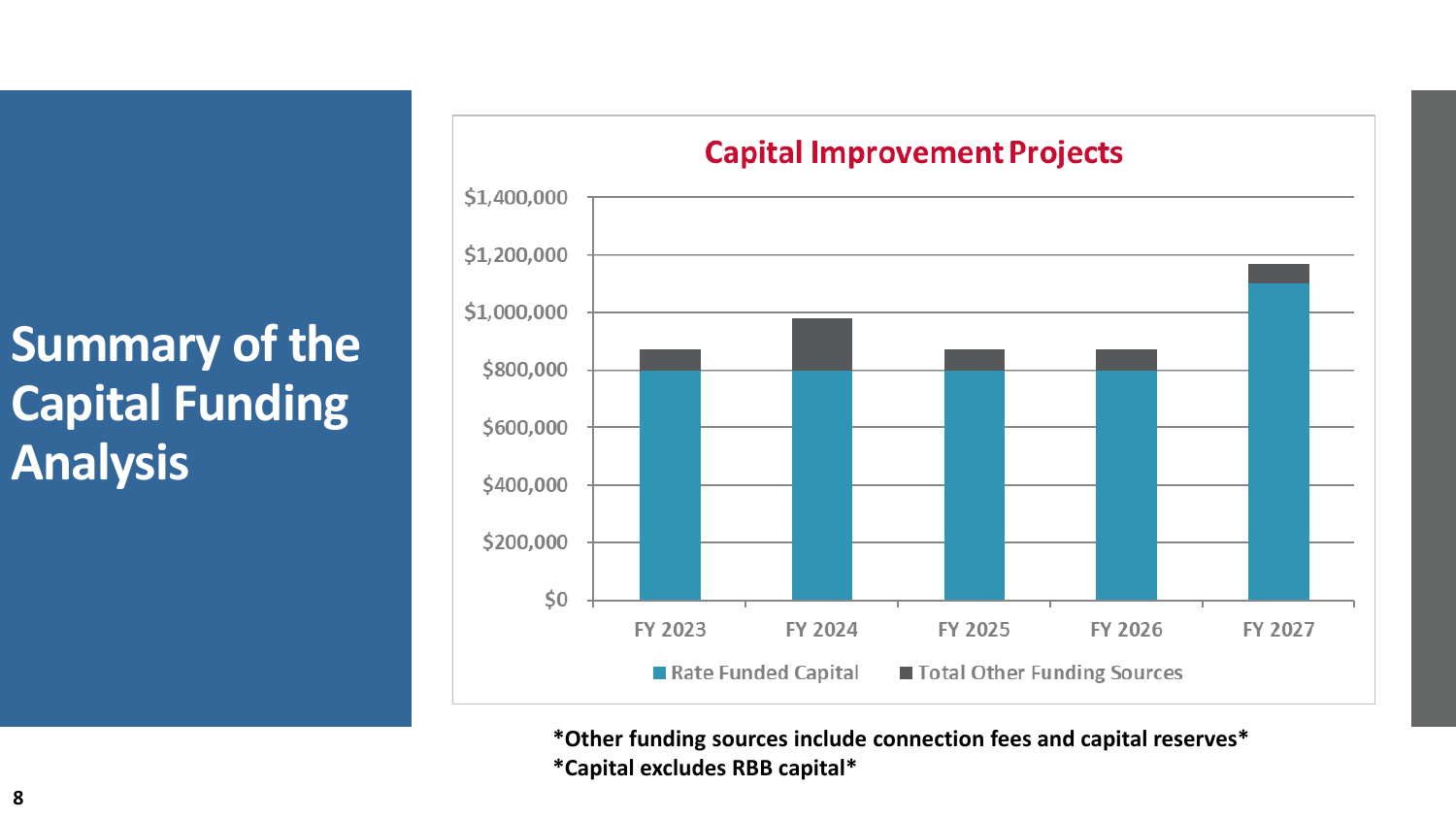**Summary of the Revenue Requirement Analysis**

#### \$8,000,000 \$7,000,000 \$6,000,000 \$5,000,000 \$4,000,000 \$3,000,000 \$2,000,000 \$1,000,000  $$0$ FY 2023 FY 2024 FY 2025 FY 2026 FY 2027 Total Operations & Maintenance **Theory Rate Funded Capital Net Debt Service** Taxes and Transfers **Current Revenues**

#### **Revenue Requirement Prior to Rate Adjustments**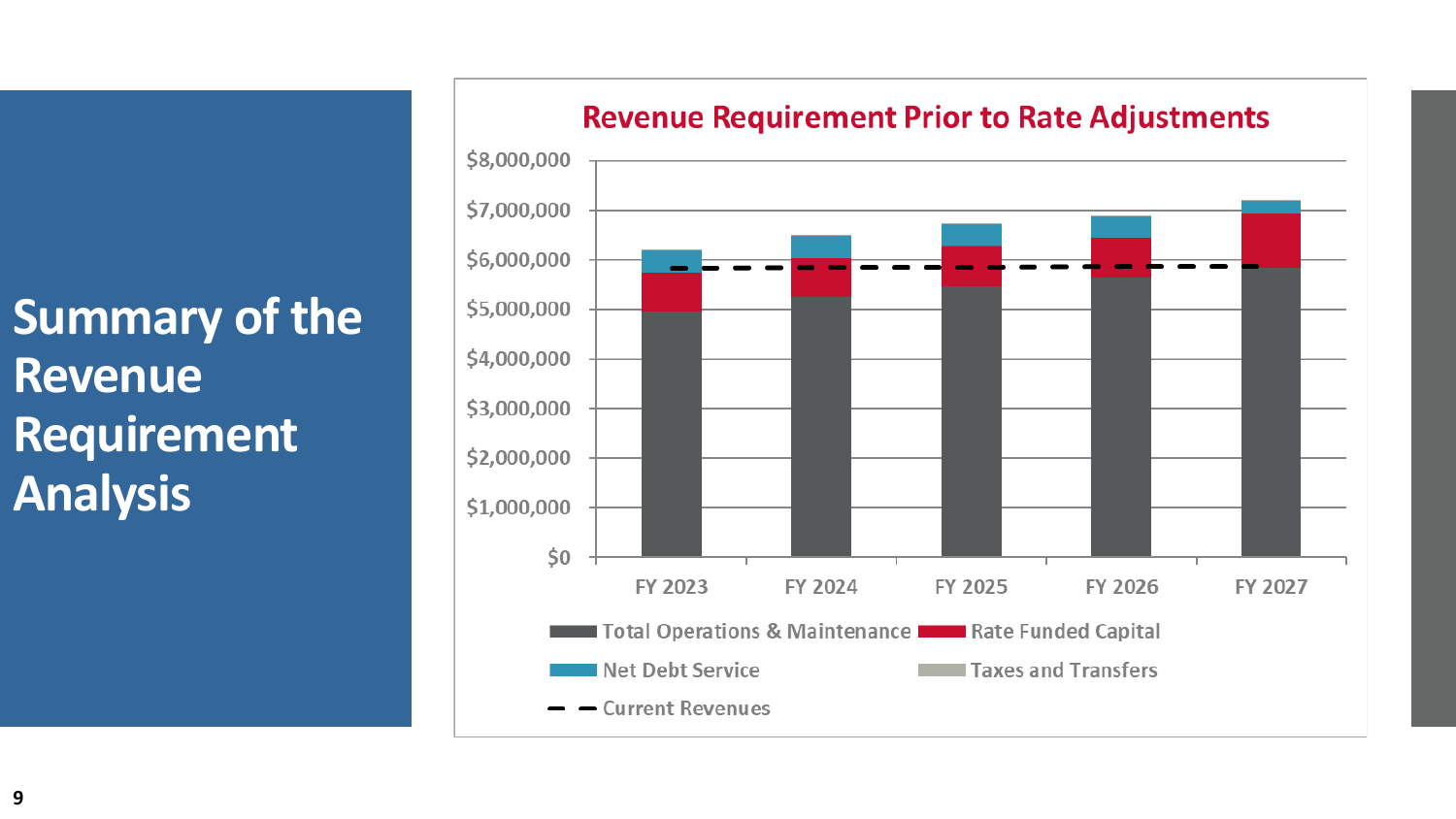**Revenue Requirement Summary – Base Case**

- Annual rate adjustments are necessary to fund the wastewater utility
	- **O&M**  annual inflationary impacts
	- **Capital** funding for annual renewal, replacement, and necessary improvements
	- **Reserves** maintain reserves at policy levels
	- **Maintain** adequate financial metrics

|                  |          |          |        |         | FY 2022 FY 2023 FY 2024 FY 2025 FY 2026 FY 2027 |        |
|------------------|----------|----------|--------|---------|-------------------------------------------------|--------|
| 1 EDU            | \$231.77 | \$241.04 |        |         | \$250.68 \$260.71 \$268.53 \$276.59             |        |
| Annual \$ Change |          | 59.27    | \$9.64 | \$10.03 | \$7.82                                          | \$8.06 |
| Annual % Change  |          | 4.0%     | 4.0%   | 4.0%    | 3.0%                                            | 3.0%   |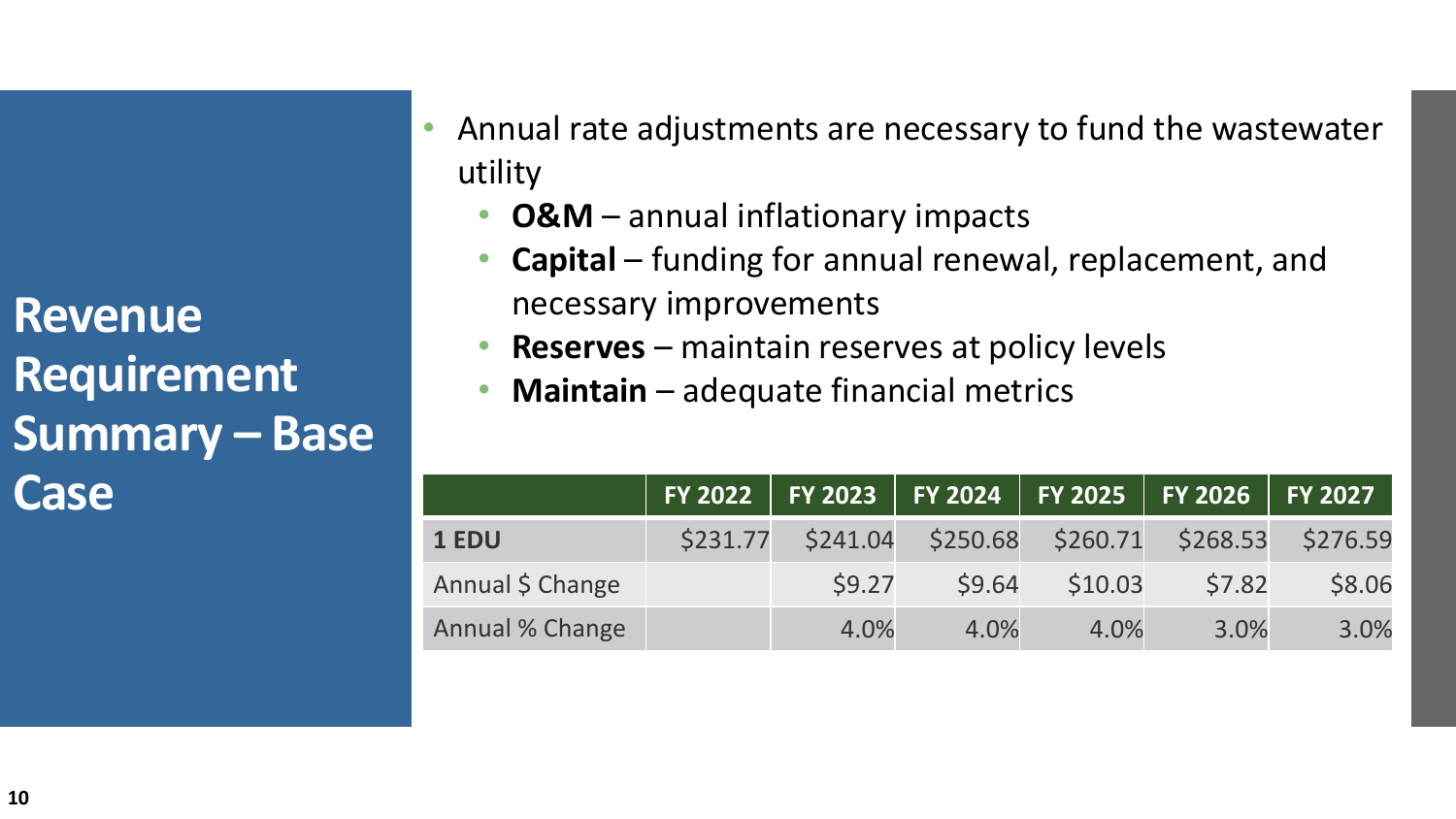|                                      | <b>FY</b><br>2022                                                   | <b>FY</b><br>2023 | <b>FY</b><br>2024 | <b>FY</b><br>2025 | <b>FY</b><br>2026 | <b>FY</b><br>2027 |
|--------------------------------------|---------------------------------------------------------------------|-------------------|-------------------|-------------------|-------------------|-------------------|
|                                      | Debt Service Coverage (DSC) Ratio [all debt $-w$ / connection fees] |                   |                   |                   |                   |                   |
| Before Rate Adjustment               | 2.79                                                                | 2.31              | 1.76              | 1.32              | 1.02              | 0.99              |
| After Proposed Rate Adj.             | 2.79                                                                | 2.77              | 2.69              | 2.76              | 2.84              | 4.44              |
| Target Reserve Levels (\$000s)       |                                                                     |                   |                   |                   |                   |                   |
| <b>Operations Fund – Liquidity</b>   | \$2,430                                                             | \$2,508           | \$2,655           | \$2,772           | \$2,856           | \$2,957           |
| <b>Operations Fund - Contingency</b> | 801                                                                 | 826               | 874               | 913               | 941               | 974               |
| <b>Capital and Replacement Fund</b>  | 1,285                                                               | 1,119             | 992               | 1,264             | 1,466             | 1,506             |
| <b>Emergency Reserves</b>            | 500                                                                 | 500               | 500               | 500               | 500               | 500               |
| Debt Service Fund                    | 509                                                                 | 509               | 509               | 509               | 509               | 330               |
| <b>Total Target Minimum</b>          | \$5,525                                                             | \$5,462           | \$5,531           | \$5,957           | \$6,272           | \$6,267           |
| <b>Total Ending Reserve Funds</b>    | \$5,469                                                             | \$5,593           | \$5,468           | \$5,897           | \$6,352           | \$6,344           |

**Key Financial Metrics – Base Case**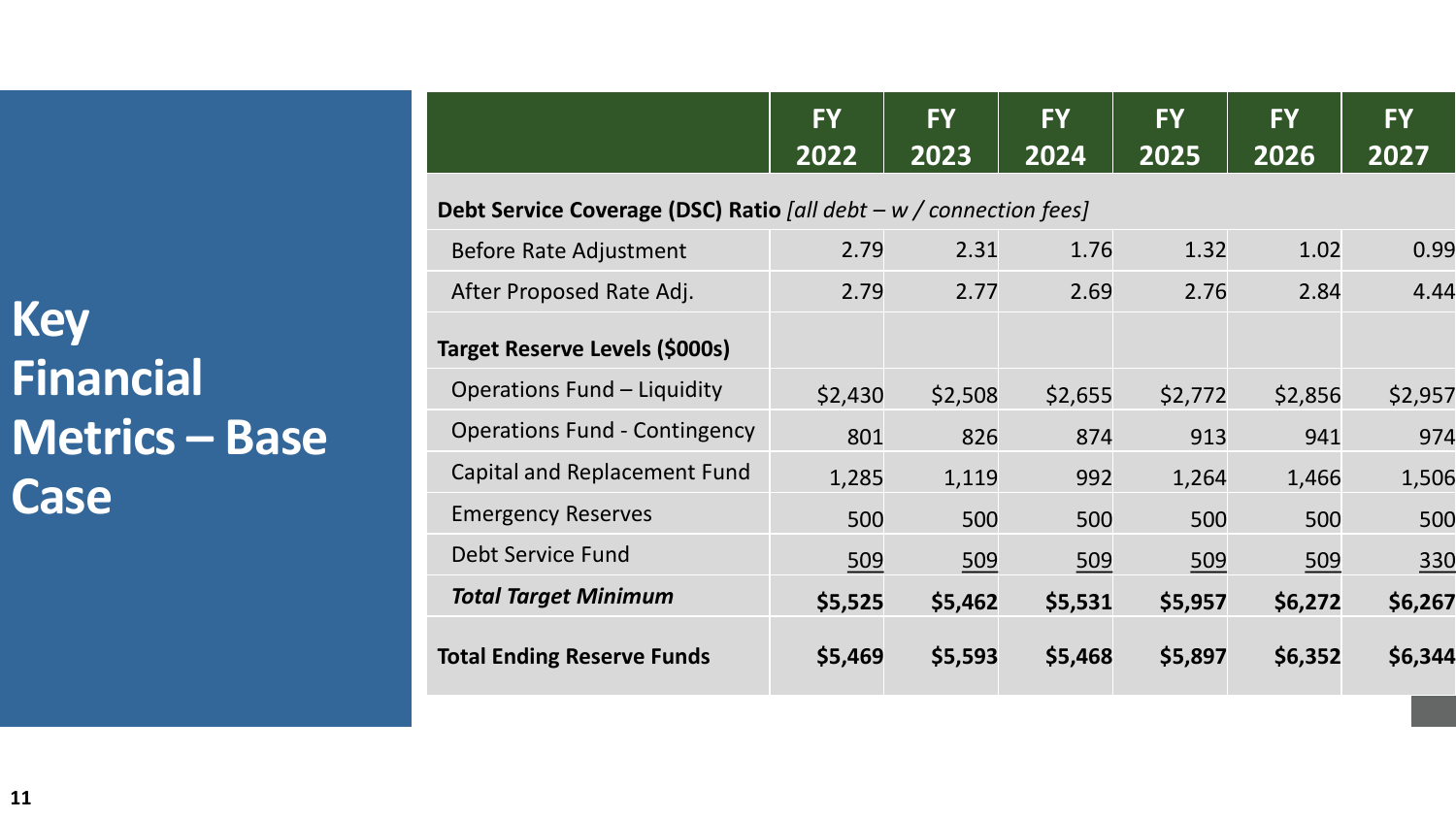**Replenish Big Bear - Key Assumptions**

- Focus of next 3 years (through FY 2025)
	- Preliminary planning and design
	- Includes borrowing for pre-construction and construction activities
- Construction timeline starts in FY 2024 and completed in FY 2027 (August 2026)
- RBB funded through long-term debt, grants, and rate funded capital
	- Annual debt service assumes interest only through construction
	- Principal and interest at completion of construction (FY 2027)
	- Grants assume current awarded, no additional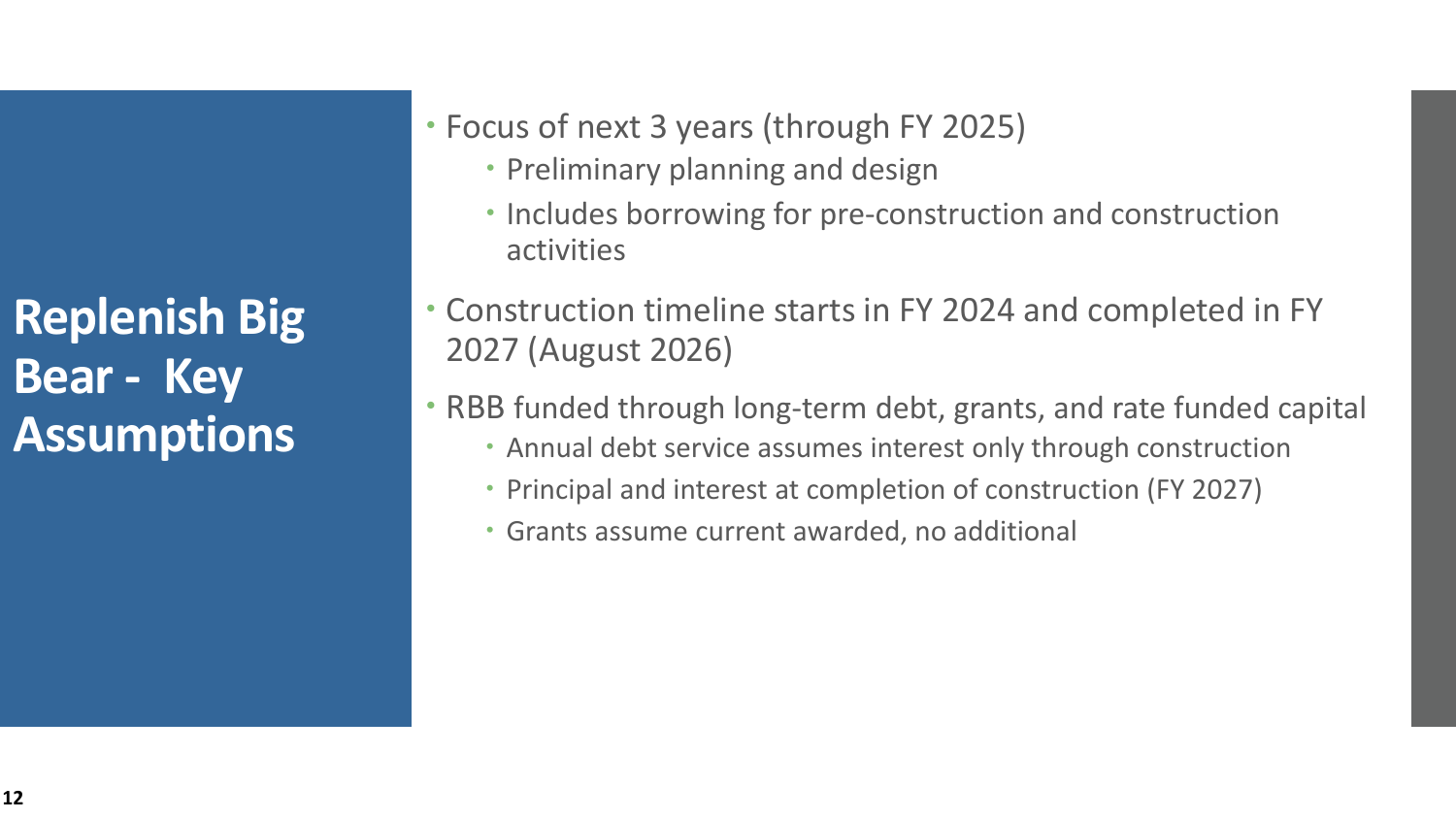**Replenish Big Bear - Rate Impacts** 

- RBB Rate
	- Includes interest on long-term borrowing
	- · Does not include:
		- Additional O&M Expenses (beginning FY 2027)
		- Principal on long-term debt (beginning FY 2027)
		- Funding for reserves

|                            | <b>FY 2022</b> | <b>FY 2023</b> | <b>FY 2024</b> | <b>FY 2025</b> |
|----------------------------|----------------|----------------|----------------|----------------|
| <b>Base Rate</b>           | \$231.77       | \$241.04       | \$250.68       | \$260.71       |
| Annual \$ Change           |                | \$9.27         | \$9.64         | \$10.03        |
| Annual % Change            |                | 4.0%           | 4.0%           | 4.0%           |
| <b>RBB Rate</b>            |                | \$5.79         | \$12.20        | \$19.26        |
| Annual \$ Change           |                | \$5.79         | \$6.41         | \$7.06         |
| Incremental % Change       |                | 2.5%           | 2.5%           | 2.5%           |
| <b>Base Rate plus RBB</b>  |                | \$246.84       | \$262.88       | \$279.97       |
| Total Annual \$ Change     |                | \$15.07        | \$16.04        | \$17.09        |
| <b>Total Annual Change</b> |                | 6.5%           | 6.5%           | 6.5%           |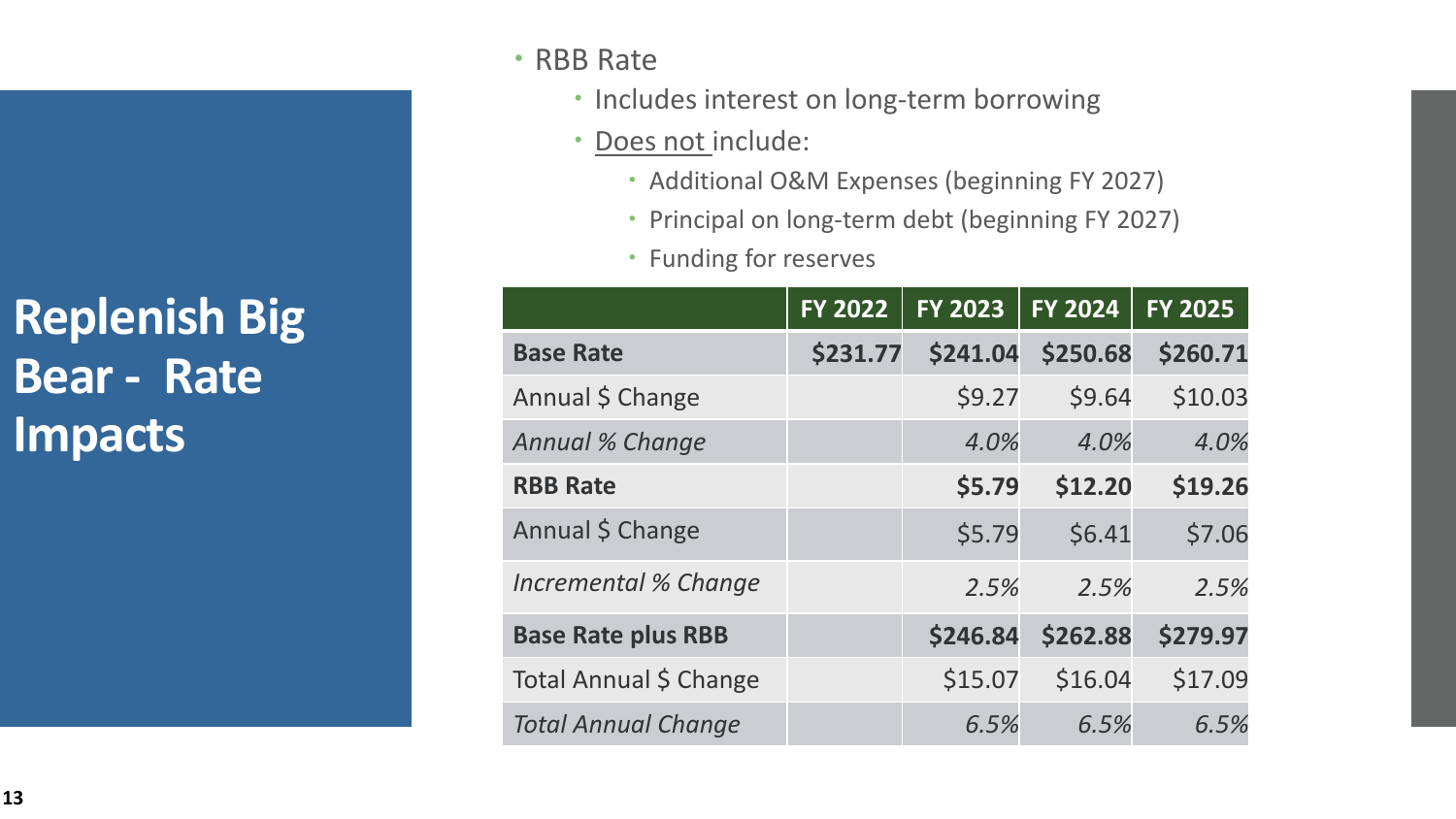# **Cost of Service & Rate Design**

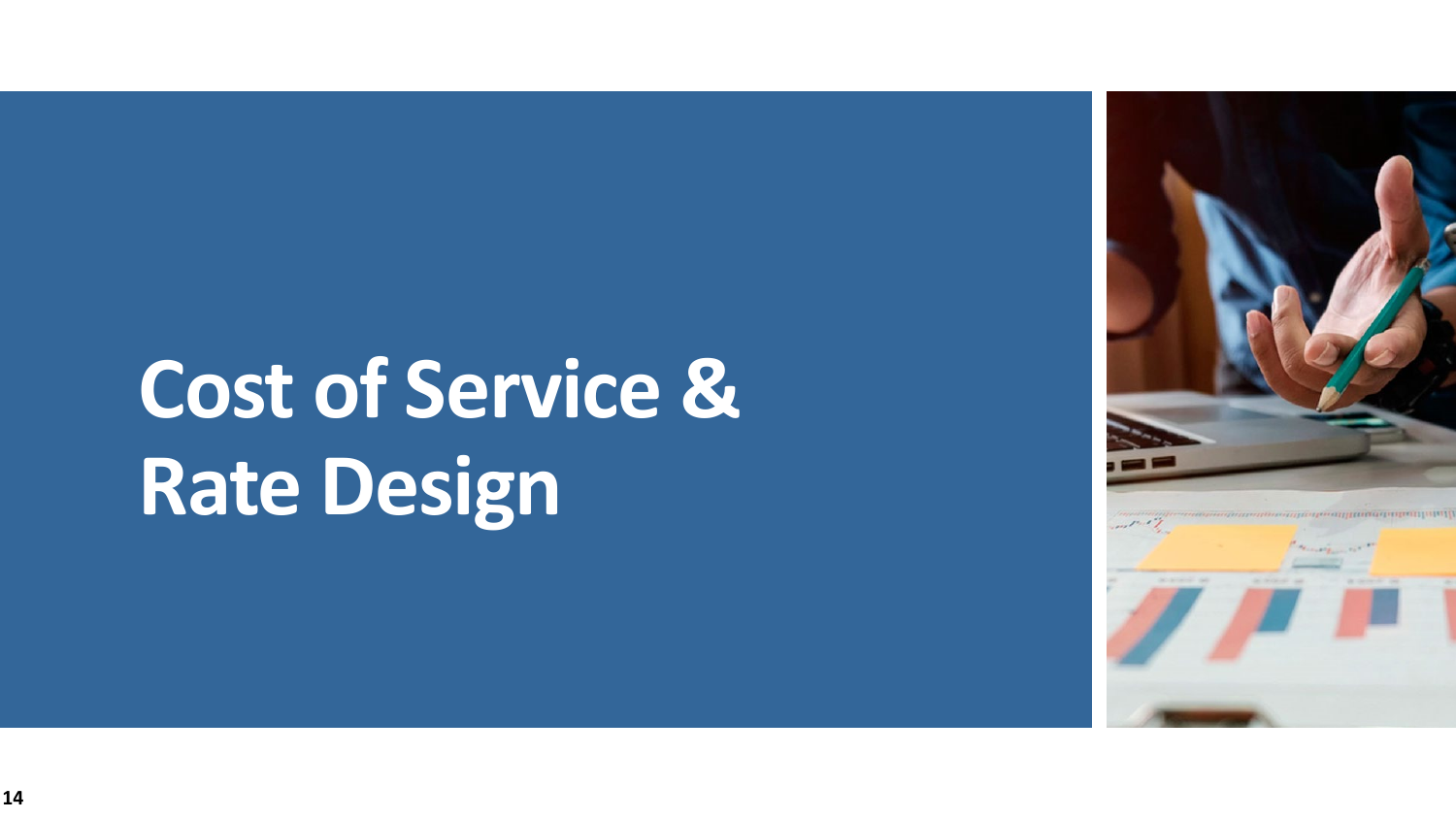### **Overview of the Cost of Service Analysis**

### **What is cost of service?**

• Analysis to proportionally distribute the revenue requirement to the customer classes of service

#### **Why cost of service?**

- Generally accepted as "fair and equitable"
- Avoids subsidies
- Revenues reflect costs
- Meets the proportionality requirements of Proposition 218

### **Objectives Objectivesooff Cos Costt oofSSeervic rvicee Objectives of Cost of Service?**

- Determine if subsidies exist
- Develop average unit costs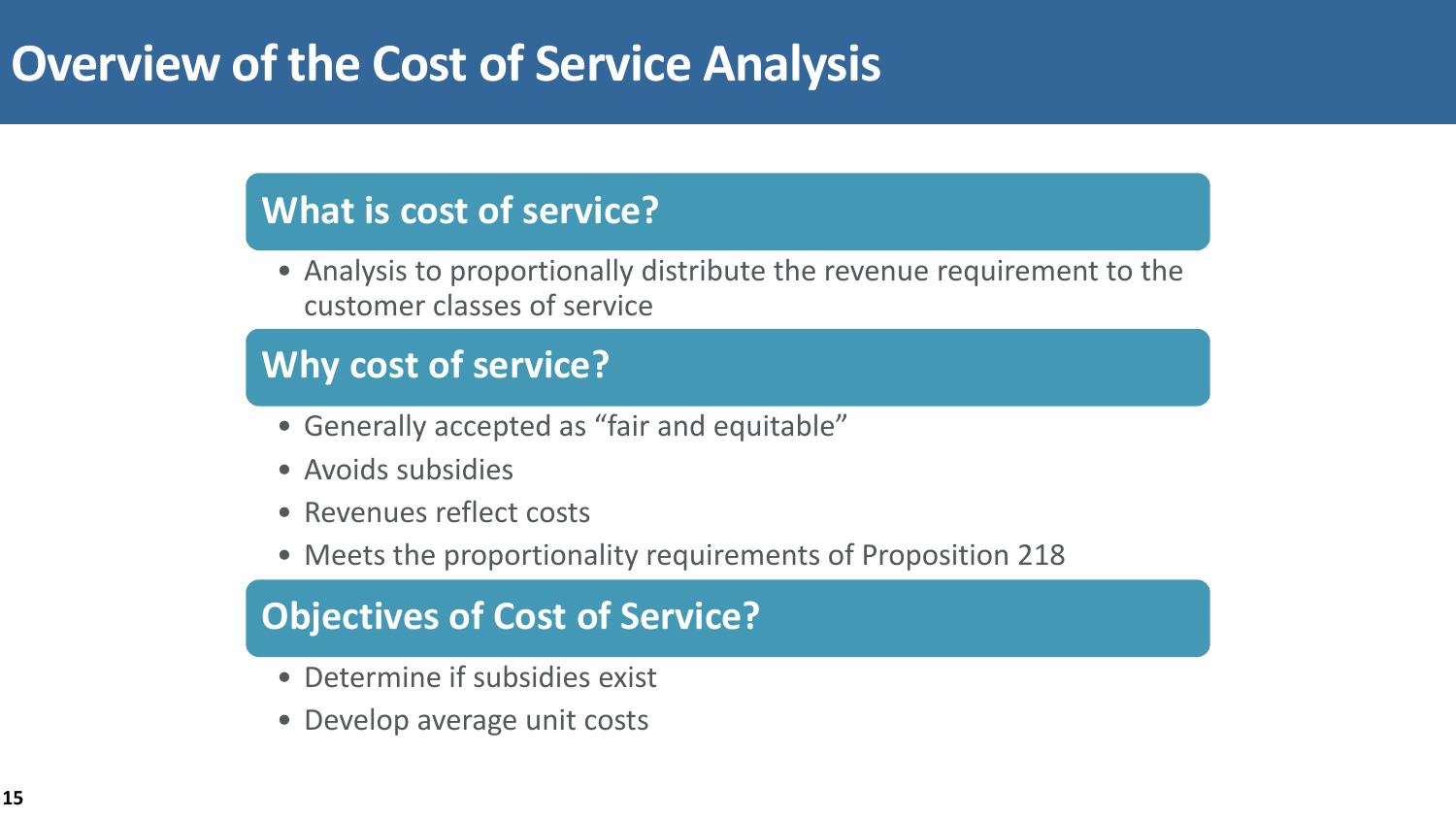### **Rate Design – Overview**

**Based on the results of the revenue requirement and cost of service analyses**

**Meet the rate design goals and objectives of the Agency**

**Produce sufficient revenues to meet the target revenues of the utility, and each class of service**

**Are cost-based and proportional**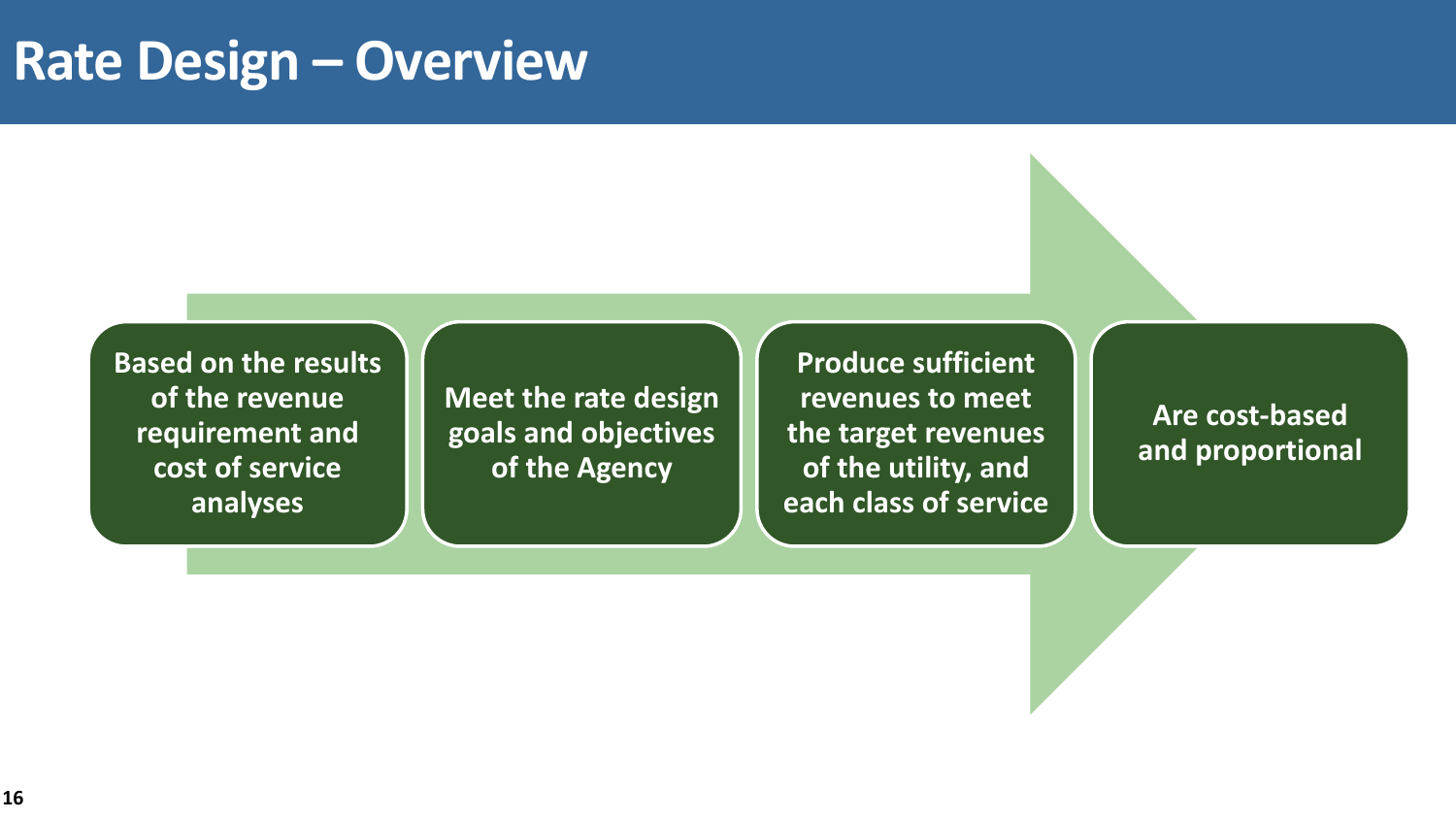### **Cost of Service and Rate Design Summary**

- Allocate costs based on why costs are incurred
	- Volume and strength (BOD and TSS)
- Proportionally distribute the allocated costs
	- Distribution factors are based on annual volumes and strength of wastewater
- Maintaining current rate structure
	- Level of the rates will adjust based on overall revenue requirement

|                  |          |  |                            | FY 2022   FY 2023   FY 2024   FY 2025   FY 2026   FY 2027 |                                                   |
|------------------|----------|--|----------------------------|-----------------------------------------------------------|---------------------------------------------------|
| 1 EDU            | \$231.77 |  |                            |                                                           |                                                   |
| <b>Base Case</b> |          |  |                            |                                                           | $$241.04$ $$250.68$ $$260.71$ $$268.53$ $$276.59$ |
| Base Case + RBB  |          |  | \$246.84 \$262.88 \$279.97 |                                                           | $\qquad \qquad -$                                 |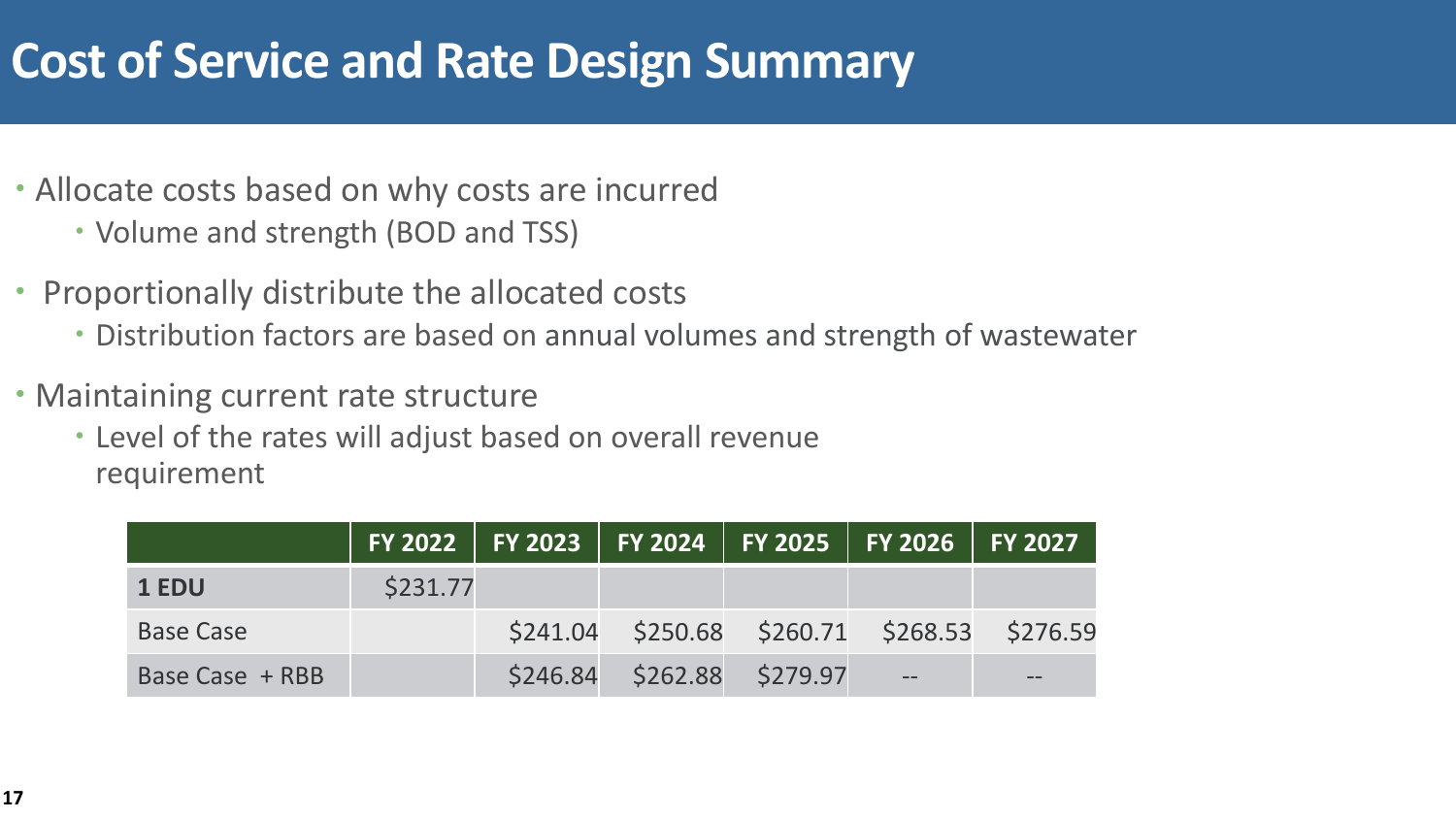## **Connection Fee Update**

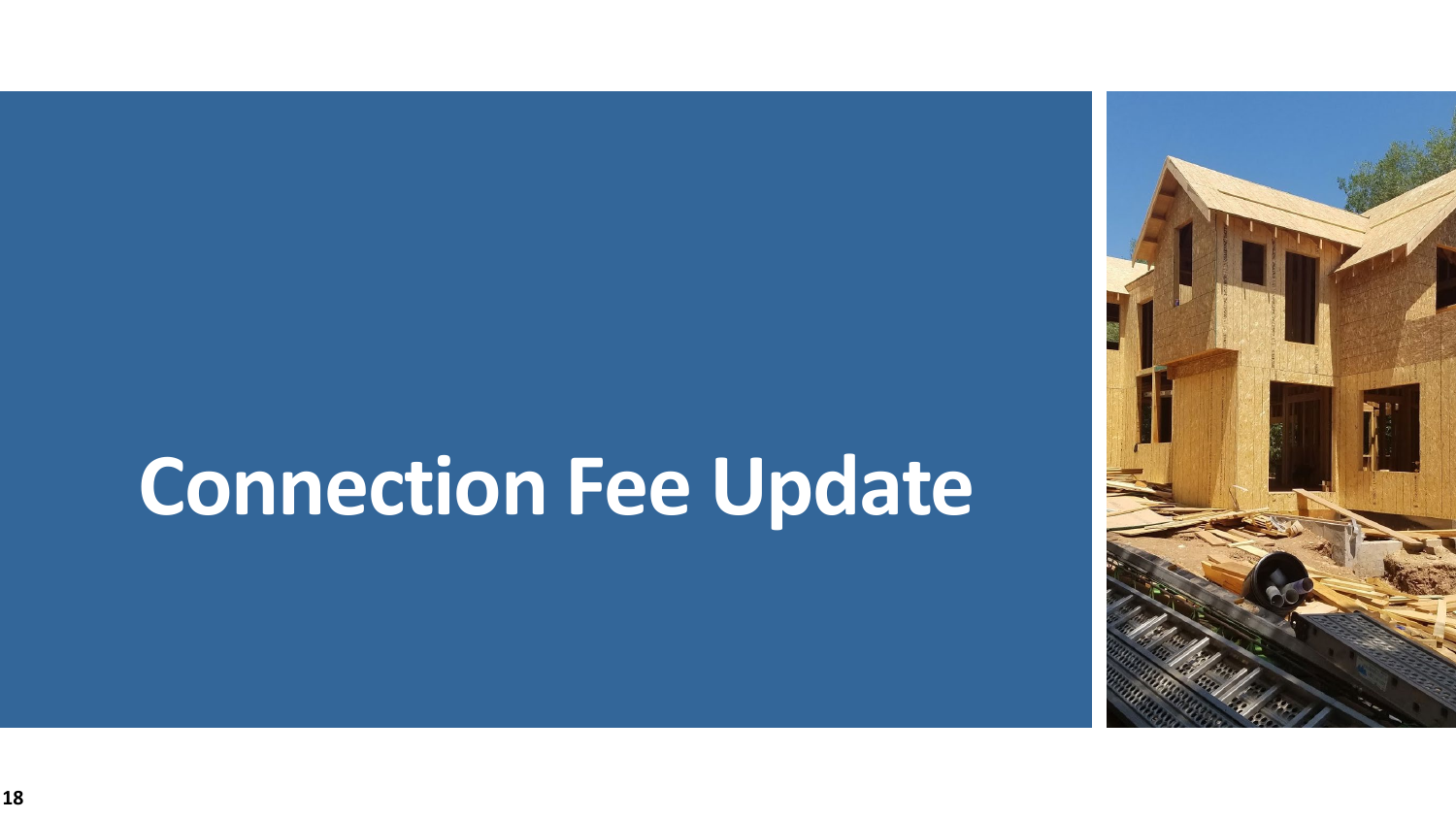**Overview of the Agency's Connection Fee**

 Purpose: To bring equity to existing and new connections, or expanded capacity, to the system. To fund infrastructure necessary to serve growth

- New connections pay a "buy-in" for existing assets and an "incremental" fee for future or new expansion related facilities
- These are a one-time fee to pay into the system, a share equal to the value to the funds paid by others
- New connections to pay an equitable share of expansionrelated facilities needed to serve them
- Maintain equity between existing and future customers
- Based on Agency planning documents and capital improvement plan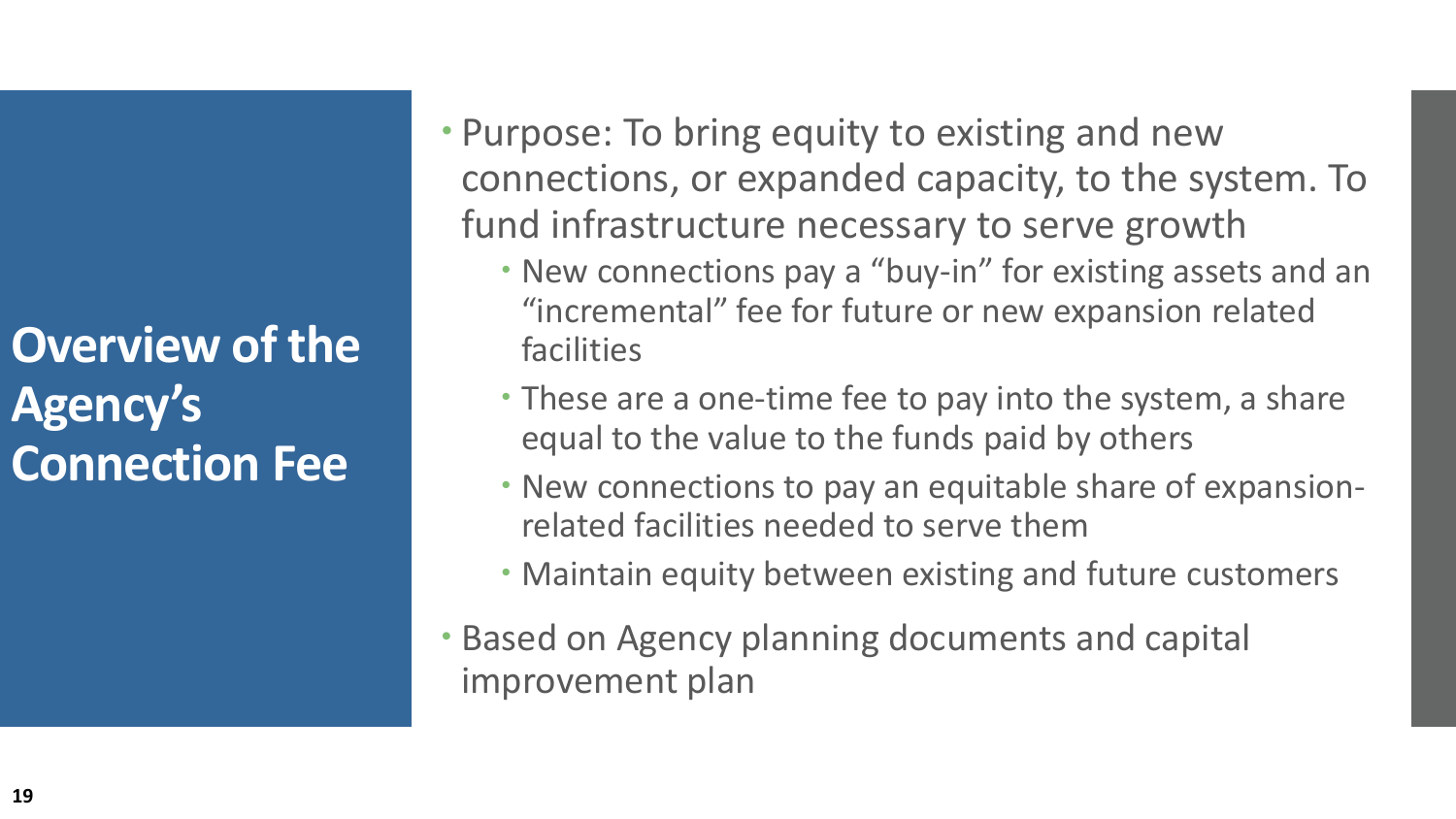**Connection Fee Methodology – Key Assumptions**

- 1. Determination of equivalent dwelling units (EDUs)
	- Provides number of EDUs and linkage to infrastructure required to serve a specific number of customers (e.g., build out)
- 2. Calculation of system valuation for connection fee purposes
	- Includes both existing assets/infrastructure and planned future improvements (e.g., capital)
- 3. Determination of any credits
	- Avoid double-charging once through connection fees and again within rates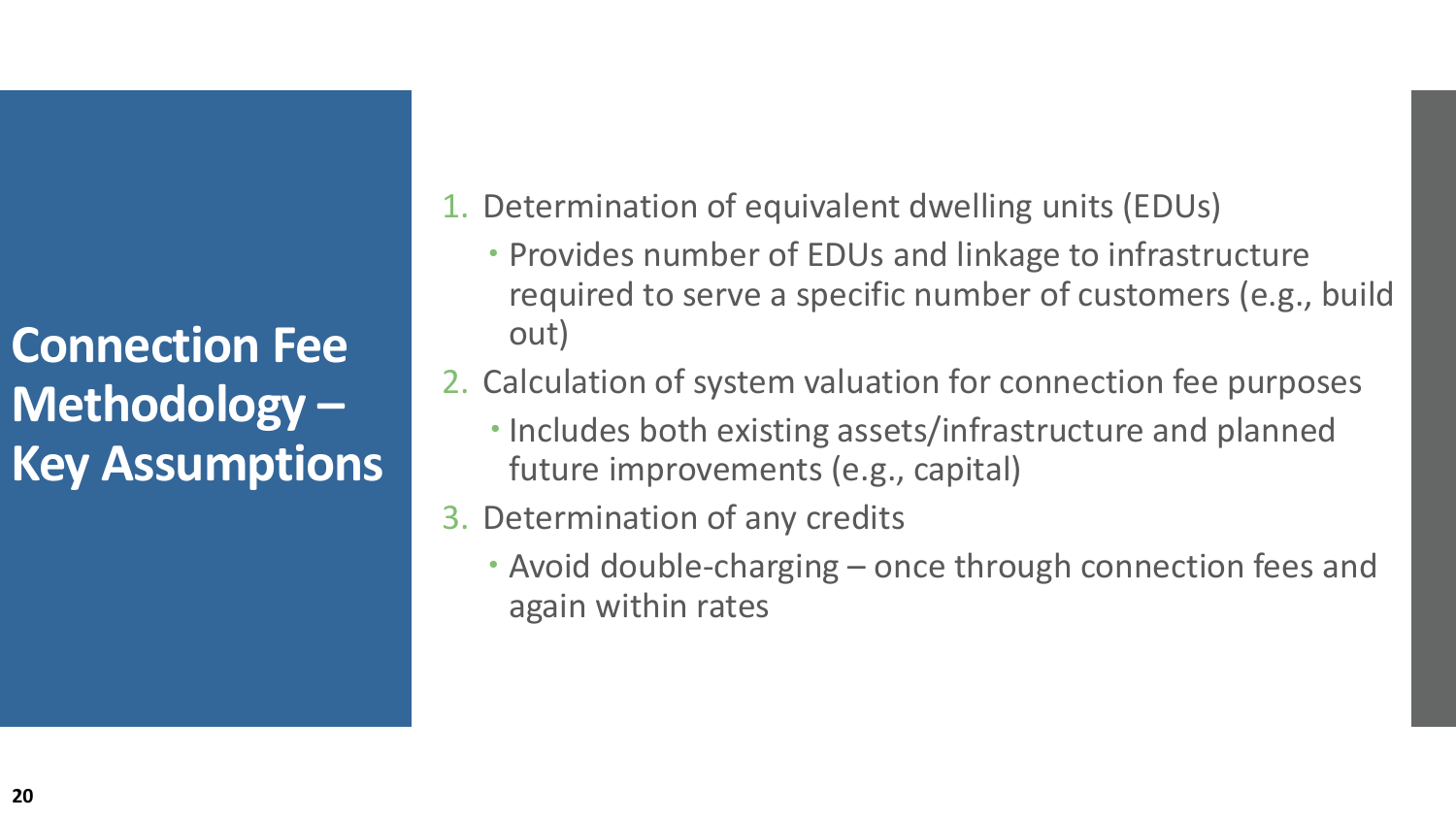## **Connection Fee Calculation**

| <b>Current Connection Fee</b>      | \$4,180 |
|------------------------------------|---------|
| <b>Calculated Connection Fee</b>   | 4,255   |
| <b>Difference</b>                  | \$75    |
| Percent                            | 1.8%    |
| <b>CF Calculation</b>              |         |
| Treatment                          | \$3,516 |
| Collection                         | 611     |
| <b>General Plant</b>               | 129     |
| <b>Total</b>                       | \$4,257 |
| <b>Rounding for Implementation</b> | \$4,255 |

Recommend maintaining current fee level (no change)

Re-evaluate fee when RBB capital structure is more certain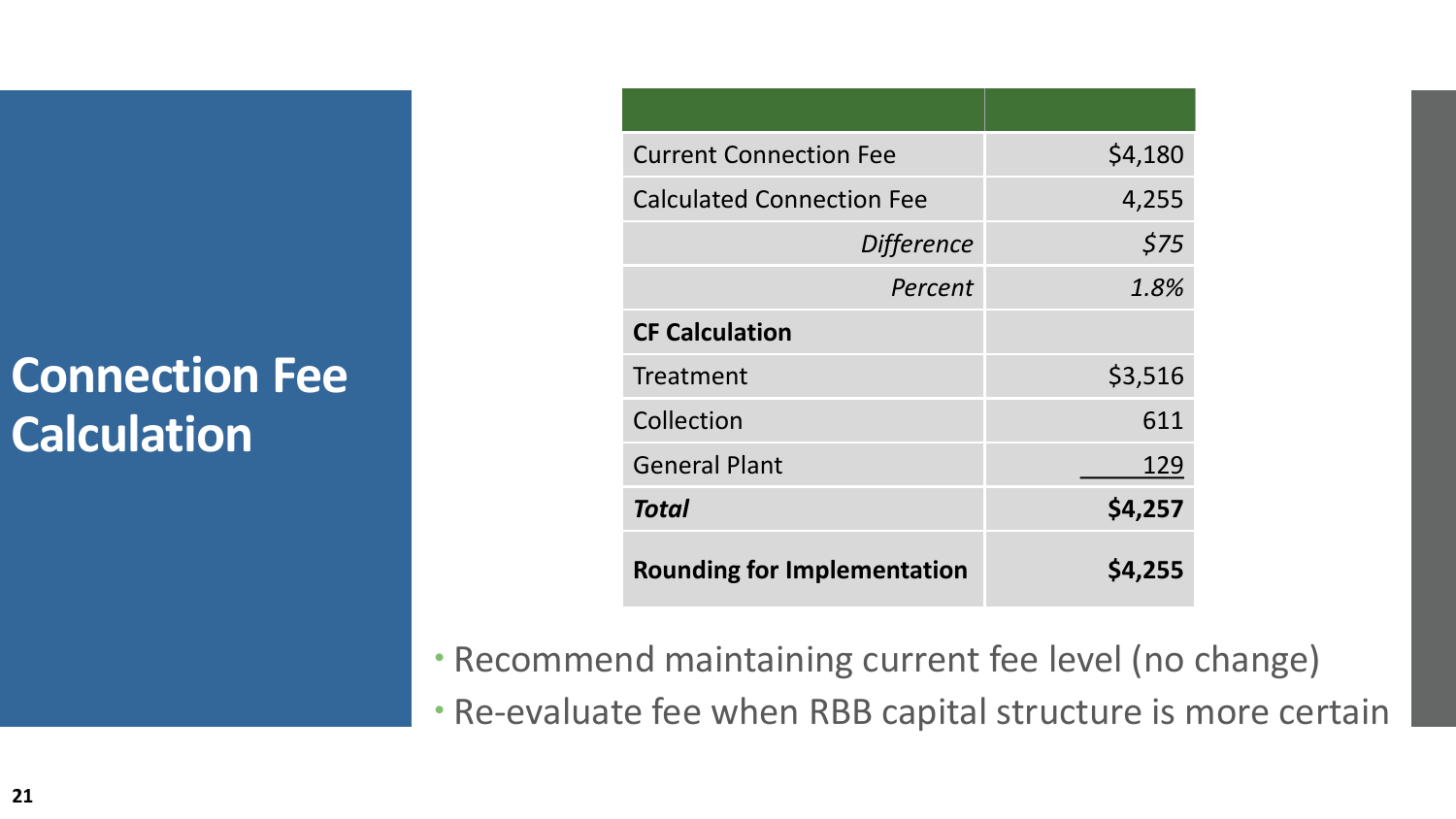

#### **Next Steps**

- Gain feedback and input from the Board
- **◆ Finalize budget and rate study**
- ◆ Present findings and recommendations